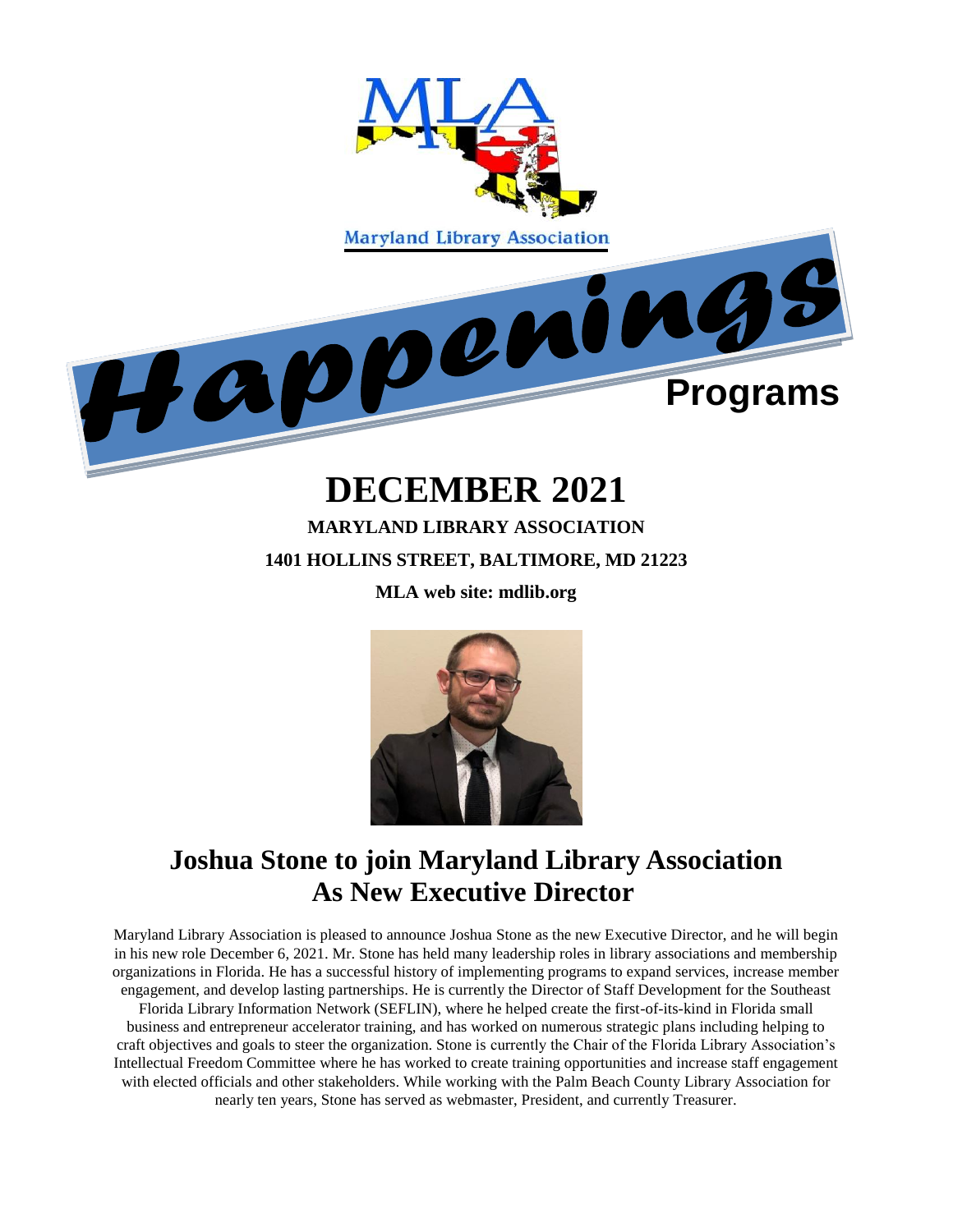# **ACRL-MD Presents**  *Open Educational Resources and Equity*

Tuesday, January 11, 2022 9:30am-1:00pm Online Via Zoom\* Members: \$12.50 Non-members: \$18.75 Students, Retired, Unemployed, Friend: \$6.25

What do you think when somebody mentions Open Educational Resources (OER)? A lot of conversations about OER begin and end at the cost. OER are free of course. But there is much more to OER when it comes to equity. Equity of access, equity of participation, equity of representation, and equity of outcomes all play a role in promoting use of OER in your library and on your campus. Join ACRL MD and Nancy O'Neill, Associate Director of the William E Kerwin Center for Academic Innovation of the University System of Maryland for a morning of learning about OER and equity. In addition, Maryland state library OER practitioners will share their experience and expertise. Outcomes from this program include summarizing key principles of OER in order to explain opportunities for adoption and creation, analyzing how library skills can be leveraged to advance use of OER and identifying roles for librarians and campus partners to support OER at your institution.

> This program has been approved for 3.0 contact hours of continuing education Registration deadline is: January  $7<sup>th</sup>$

Register here: [https://www.mdlib.org/ev\\_calendar\\_day.asp?date=1%2F11%2F22&eventid=132](https://www.mdlib.org/ev_calendar_day.asp?date=1%2F11%2F22&eventid=132) \*the Zoom link will be sent out after January  $7<sup>th</sup>$ .

# **PSD Presents**  *Pick Yout Platform: Kahoot*

Thursday, January 27, 2022 2:00pm-3:00pm Online Via Zoom\* Members: \$12.50 Non-members: \$18.75 Students, Retired, Unemployed, Friend: \$6.25

In our Pick Your Platform series, learn more about how libraries are continuing to use technology tools to provide online programming options. This session will focus on Kahoot for trivia programs. Participants will learn about Kahoot's main features, the advantages of using it in programming and how they can use this tool in their own libraries. Presented by Rohini Gupta of Howard County Public Library

This program has been approved for 1.0 contact hour of continuing education

Registration deadline is: January  $13<sup>th</sup>$ 

Register here: [https://www.mdlib.org/ev\\_calendar\\_day.asp?date=1%2F27%2F22&eventid=135](https://www.mdlib.org/ev_calendar_day.asp?date=1%2F27%2F22&eventid=135) \*the Zoom link will be sent out after January  $13<sup>th</sup>$ .

# **CSD Presents**  *BEST 2022 The Spring Edition*

Thursday, February 24, 2022 9:30am-1:30pm Online Via Zoom\* Members: \$25.00 Non-members: \$37.50 Students, Retired, Unemployed, Friend: \$12.50

Love talking about books? Join us for BEST 2022 – The Spring Edition, a celebration of picture book titles. Learn about the Black-Eyed Susan Award and participate, via Zoom, in a half day of small group discussions of some of the 2021-2022 picture book nominees. Author/Illustrator Faith Pray will be our keynote speaker. Barb Langridge from A Book and a Hug will also speak. Program check-in begins at 9:25 a.m., and the program will start at 9:30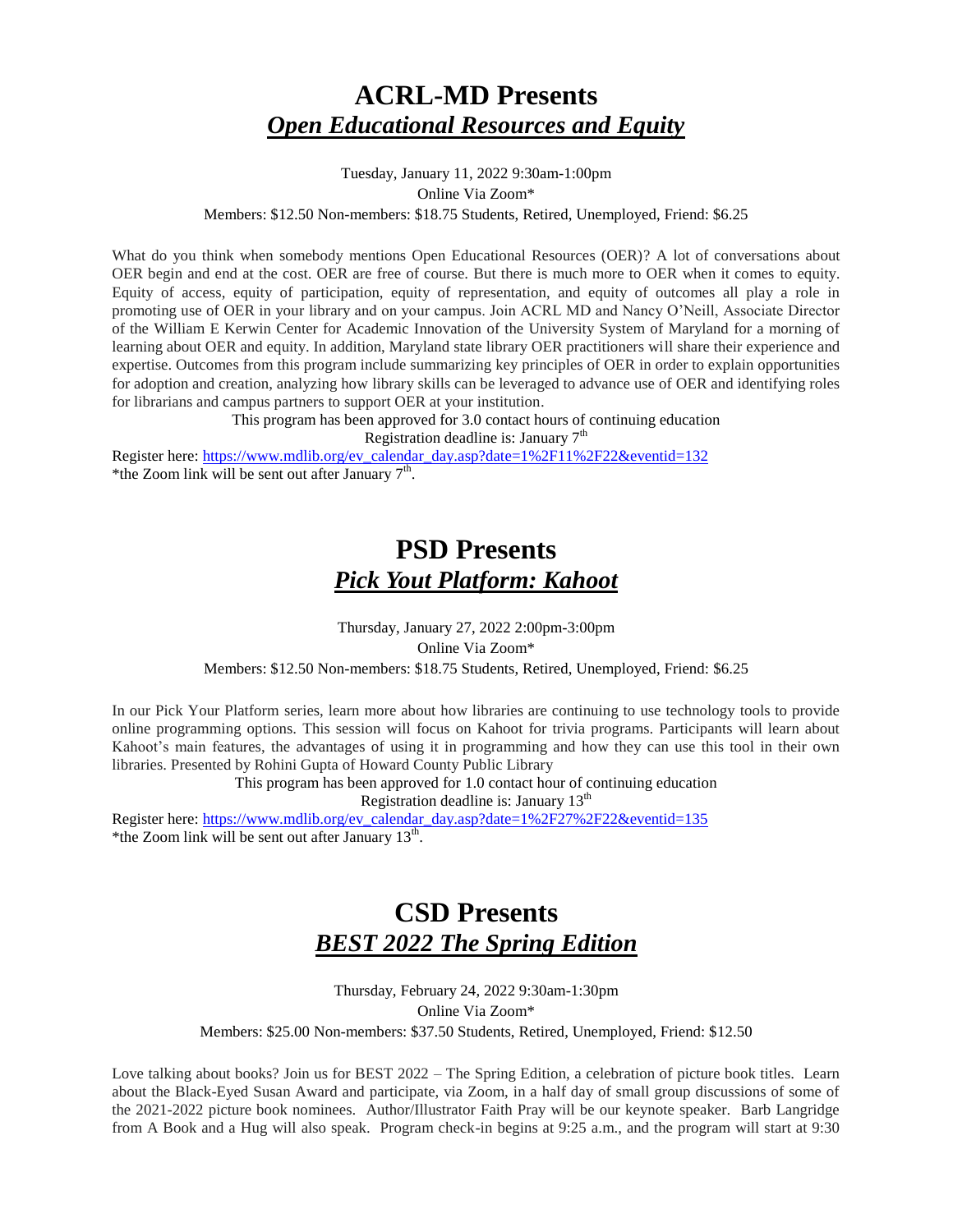a.m.

There will be two discussion groups, meeting twice, so you can attend both sessions. Please read all the titles for each group.

#### **Picture Book Group 1**

*Ten Ways to Hear Snow* by Cathy Camper, *The Barnabus Project* by Terry Fan, *Honeybee: The Busy Life of Apis Mellifera* by Candace Fleming, *Lift* by Minh Le, and *The Starkeeper* by Faith Pray.

#### **Picture Book Group 2**

*The Oldest Student: How Mary Walker Learned to Read* by Rita Hubbard, *Fry Bread: A Native American Family Story* by Kevin Noble Maillard*, Lubna and Pebble* by Wendy Meddour, *Evelyn Del Rey Is Moving Away* by Meg Medina, and *I Talk Like a River* by Jordan Scott.

> This program has been approved for 3.5 contact hours of continuing education Registration deadline is: February  $17<sup>th</sup>$

Register here: [https://www.mdlib.org/ev\\_calendar\\_day.asp?date=2%2F24%2F22&eventid=134](https://www.mdlib.org/ev_calendar_day.asp?date=2%2F24%2F22&eventid=134) \*the Zoom link will be sent out after February  $17<sup>th</sup>$ 

### **PSD Presents**  *Pick Yout Platform: Streamyard*

Thursday, February 24, 2022 2:00pm-3:00pm Online Via Zoom\* Members: \$12.50 Non-members: \$18.75 Students, Retired, Unemployed, Friend: \$6.25

In our Pick Your Platform series, learn more about how libraries are continuing to use technology tools to provide online programming options. This session will focus on Streamyard as an alternative to Crowdcast or Zoom for public programs. Participants will learn about Streamyard's main features, the advantages to using it in programming and how they can use this tool in their own libraries, Presented by Nicholas Brown of Prince George's County Memorial Library System

> This program has been approved for 1.0 contact hour of continuing education Registration deadline is: February  $10<sup>th</sup>$

Register here: [https://www.mdlib.org/ev\\_calendar\\_day.asp?date=2%2F24%2F22&eventid=136](https://www.mdlib.org/ev_calendar_day.asp?date=2%2F24%2F22&eventid=136) \*the Zoom link will be sent out after February  $10^{th}$ 

# **PSD Presents**  *Pick Yout Platform: Discord*

Thursday, March 31, 2022 2:00pm-3:00pm Online Via Zoom\* Members: \$12.50 Non-members: \$18.75 Students, Retired, Unemployed, Friend: \$6.25

In our Pick Your Platform series, learn more about how libraries are continuing to use technology tools to provide online programming options. This session will focus on Discord and how to use it for programs and collaboration. Participants will learn about Discord's main features, the advantages to using it in programming and how they can use this tool in their own libraries. Discord will also be used at the MLA/DLA Conference in May 2022 to enhance conference communication. Presented by Zoe DiGiorgio of Harford County Public Library This program has been approved for 1.0 contact hour of continuing education

Registration deadline is: March  $17<sup>th</sup>$ 

Register here: [https://www.mdlib.org/ev\\_calendar\\_day.asp?date=3%2F31%2F22&eventid=137](https://www.mdlib.org/ev_calendar_day.asp?date=3%2F31%2F22&eventid=137)  $*$ Zoom link will be sent out after March 17<sup>th</sup>

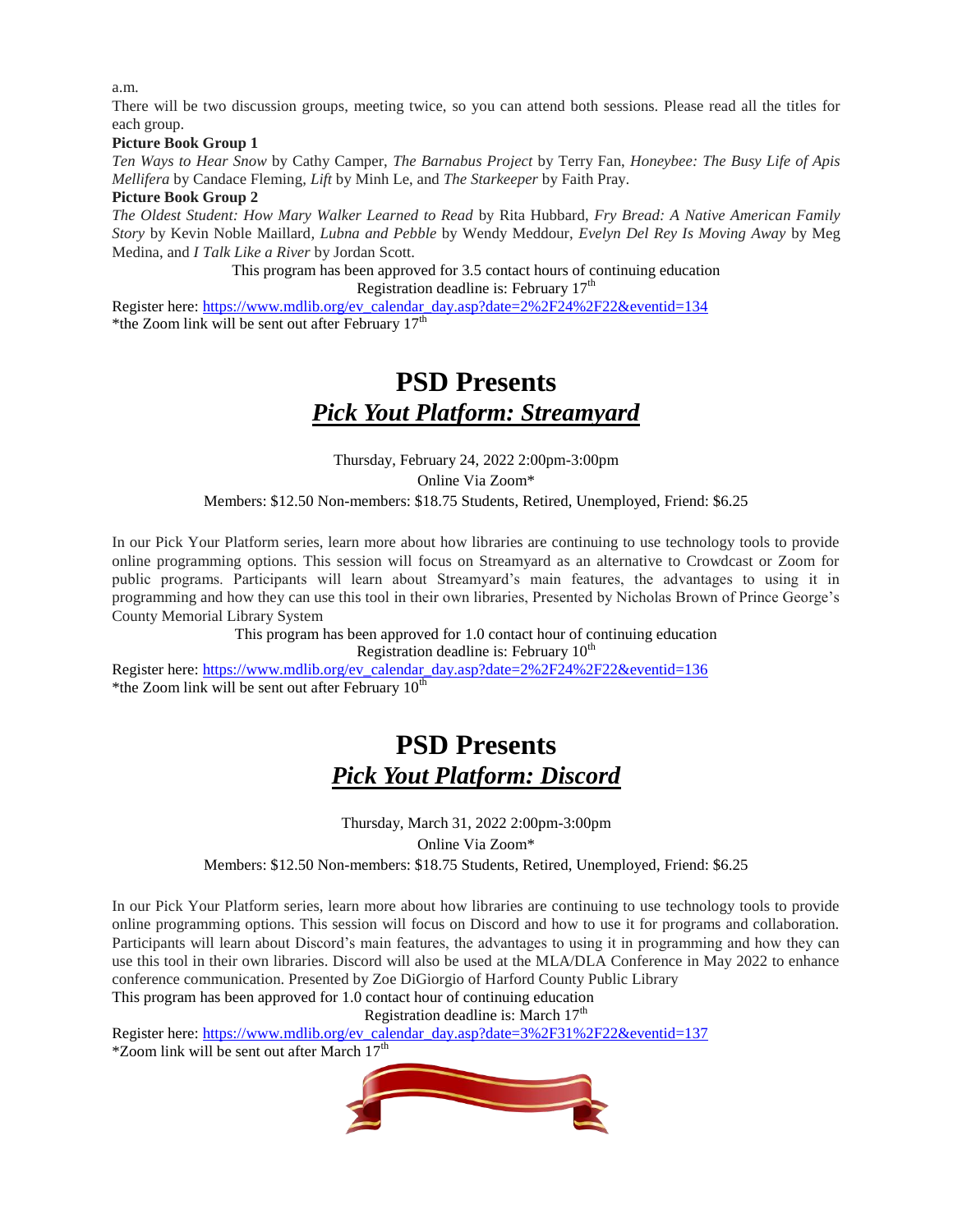### **DIVISION, INTEREST GROUP, PANEL AND COMMITTEE MEETINGS**

|                |                  | *************                                                                                                                             |
|----------------|------------------|-------------------------------------------------------------------------------------------------------------------------------------------|
| December       | $\mathbf{1}$     | Intellectual Freedom Panel Meeting, 2:00pm. Online via Blackboard Ultra. Contact                                                          |
|                |                  | Andrea Boothby Rice at andrea@qaclibrary.org                                                                                              |
|                | $\boldsymbol{2}$ | Support Staff Division Meeting, 1:00pm. Oscar's Ale House (Pasadena, MD). Contact<br>Teonja Jung at tiung@bcpl.net                        |
|                |                  |                                                                                                                                           |
|                | $\mathbf{3}$     | Legislative Panel Meeting, 10:00am. Online via Zoom. Contact Andrea Berstler at<br>aberstler@carr.org                                     |
|                | 6                | Future of Libraries Interest Group Meeting, 10:00am-Noon. Online via Zoom.                                                                |
|                |                  | Contact Tracy Miller at millert@hcplonline.org                                                                                            |
|                | 8                | Conference Social Committee meeting. 1:00pm-2:00pm. Online via Zoom. Contact                                                              |
|                |                  | Lisa Allgeier at lallgeier@bcpl.net or Jenee Johnson at jejohnson@bcpl.net.                                                               |
|                | 9                | PSD Meeting, 9:30am-12:30pm. AACPL-Brooklyn Park Branch. Contact Lisa Swain                                                               |
|                |                  | at lsswain@bcpl.net                                                                                                                       |
|                | 13               | Children's Services Division Meeting, 10:00am-12:30pm. Online via Blackboard.                                                             |
|                |                  | Contact Jill Hutchison at <i>jhutchison@stmalib.org</i>                                                                                   |
|                | 15               | Conference Committee Meeting, 10:00am-Noon. Online via Zoom Contact Megan                                                                 |
|                |                  | Sutherland at megan.sutherland@pgcmls.info                                                                                                |
|                | 15               | Steering Committee Meeting, 1:00pm-3:00pm. Contact Ryan O'Grady and Josh Stone                                                            |
|                | at               | mlaexec@mdlib.org                                                                                                                         |
|                | 16               | ACRL-MD Meeting, 11:00am. Online via Zoom. Contact Sean Hogan at                                                                          |
|                |                  | shogan@ubalt.edu                                                                                                                          |
|                | 20               | Equity Diversity and Inclusion Meeting, 3:00pm. Online via Zoom. Contact Michelle                                                         |
|                |                  | Hamiel at michelle.hamiel@pgcmls.info                                                                                                     |
|                | $25 - 1/1$       | Christmas Week. MLA office closed                                                                                                         |
| <b>January</b> | $\mathbf{3}$     | Future of Libraries Interest Group Meeting, 10:00am-Noon. Online via Zoom. Topic:                                                         |
|                |                  | Mental Health and Social Justice Contact Tracy Miller at millert@hcplonline.org                                                           |
|                | 4                | Tech Committee Meeting. 10:00am. Online via Zoom. Contact Maddie Hines at                                                                 |
|                |                  | madie.hines@montgomerycountymd.gov                                                                                                        |
|                | 6                | MSLA/MLA Leadership Facilitators Program: orientation for administrators sending                                                          |
|                |                  | participants, 11:00am-12:00pm                                                                                                             |
|                | 6                | MSLA/MLA Leadership Facilitators Program: orientation for facilitators, 1:00pm-                                                           |
|                |                  | 2:00 <sub>pm</sub>                                                                                                                        |
|                | 7                | Legislative Panel Meeting, 10:00am. Online via Zoom. Contact Andrea Berstler at                                                           |
|                |                  | aberstler@carr.org                                                                                                                        |
|                | 7                | RAIG Meeting, 1:00pm-3:00pm. Online via Zoom. Contact Amy Jenkins at                                                                      |
|                |                  | amy.jenkins@pgcmls.info                                                                                                                   |
|                | 10               | Children's Services Division Meeting, 10:00am-12:30pm. Online via Blackboard.                                                             |
|                | 11               | Contact Jill Hutchison at <i>jhutchison@stmalib.org</i><br><b>ACRL Program: Open Educational Resources and Equity.</b> See article above. |
|                | 13               | Leadership Development Division Meeting, 1:30pm-3:30pm. Online via Zoom. Book                                                             |
|                |                  | for discussion: Laziness Does Not Exist, by Devon Price Contact Anita Crawford at                                                         |
|                |                  | acrawford@bcpl.net                                                                                                                        |
|                | 12               | Conference Social Committee meeting. 1:00pm-2:00pm. Online via Zoom. Contact                                                              |
|                |                  | Lisa Allgeier at lallgeier@bcpl.net or Jenee Johnson at jejohnson@bcpl.net                                                                |
|                | 17               | Martin Luther King, Jr. Day. MLA Office Closed.                                                                                           |
|                | 19               | Conference Committee Meeting, 10:00am-Noon. Hyatt Regency-Cambridge. Contact                                                              |
|                |                  | Megan Sutherland at: megan.sutherland@pgcmls.info.                                                                                        |
|                | 19               | Executive Committee Meeting, 1:00pm-2:00pm. Hyatt Regency-Cambridge. Contact                                                              |
|                |                  | Josh Stone at mlaexec@mdlib.org                                                                                                           |
|                | 20               | ACRL-MD Meeting, 11:00am. Online via Zoom. Contact Sean Hogan at                                                                          |
|                |                  | shogan@ubalt.edu                                                                                                                          |
|                | 24               | Equity Diversity and Inclusion Meeting, 3:00pm. Online via Zoom. Contact<br>Michelle                                                      |
|                |                  | Hamiel at michelle.hamiel@pgcmls.info                                                                                                     |
|                | 27               | LGBTQ+ Meeting, 12:00pm. Online via Zoom. Contact Teresa Miller at                                                                        |
|                |                  | Teresa.miller@pgcmls.info                                                                                                                 |

**27 PSD Program: Pick Your Platform: Kahoot.** See article above.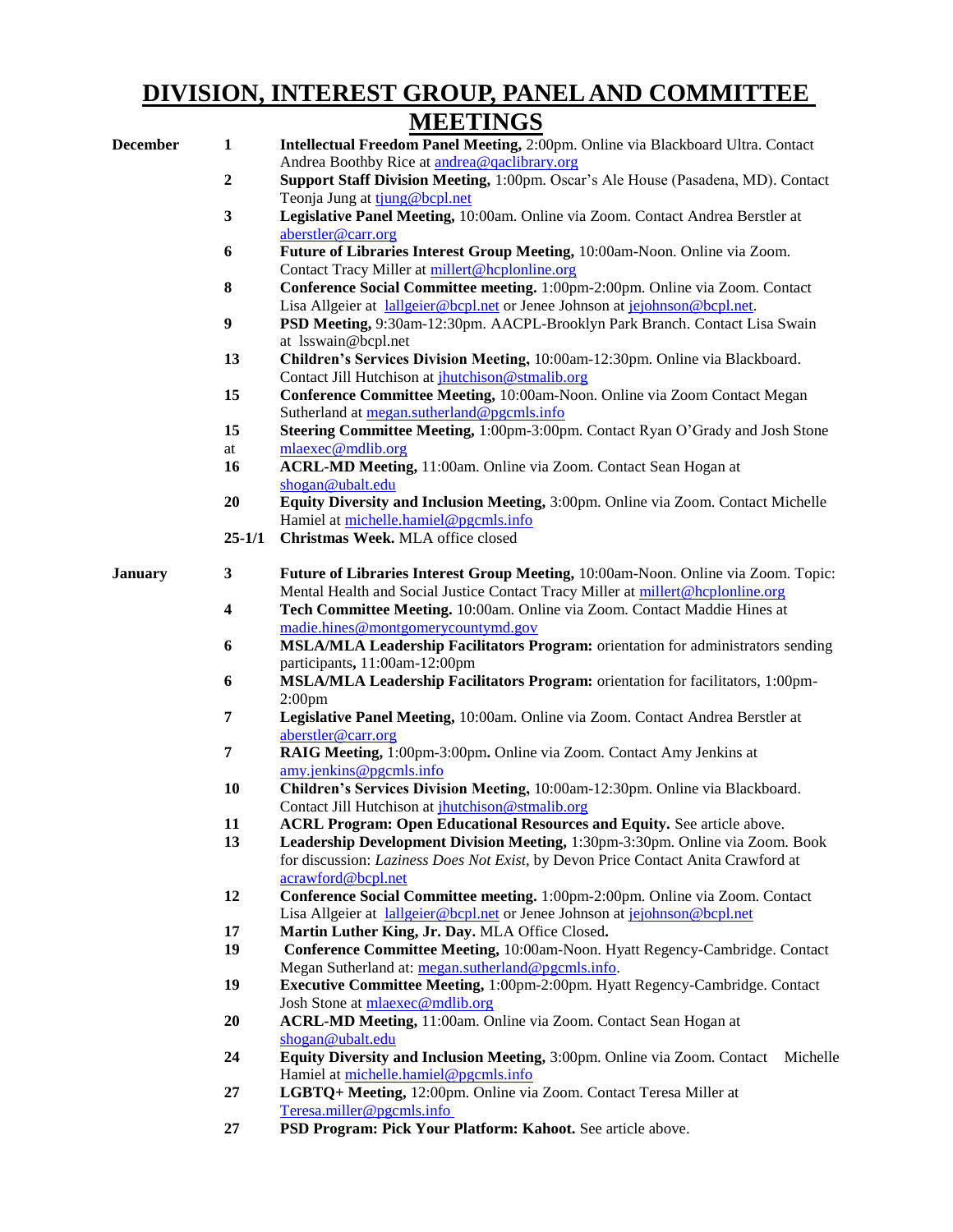

# **2022 MLA/DLA Conference: Come As You Are May 4-6, 2022 Hyatt Regency, Cambridge MD**

The Conference programs have been accepted and many of the programs have had their time slots confirmed. This year's conference is packed with programs on a multitude of topics. Are you planning to come down on Wednesday? You can select from 7 pre-conferences, which include a box lunch. We are happy to announce that our conference opening speaker is Mallory Rubin, a pop culture podcaster. After her talk, you can look forward to the Wednesday reception along with the S'mores Break. The newest organization in MLA-The Black Caucus of MLA has a Meet and Greet scheduled; plan to end the day with the Happy Hour and Game Night at Michener's Pub. Are you familiar with Discord? The conference will be using this platform-you have an opportunity on March  $31<sup>st</sup>$  to attend a session to learn all about it.

# State Library Resource Center: SLRC Seminar

#### 12/1/21 - [Stars of the Maryland Department](https://nam11.safelinks.protection.outlook.com/?url=http%3A%2F%2Fhost2.evanced.info%2Fmaryland%2Fevanced%2Feventsignup.asp%3FID%3D1874%26rts%3D%26disptype%3D%26ret%3Deventcalendar.asp%26pointer%3Dinhouse%26returnToSearch%3D%26num%3D0%26ad%3D%26dt%3Dmo%26mo%3D12%2F1%2F2021%26df%3Dcalendar%26EventType%3DALL%26Lib%3D13%26AgeGroup%3D%26LangType%3D0%26WindowMode%3D%26noheader%3D%26lad%3D%26pub%3D1%26nopub%3D%26page%3D%26pgdisp%3D&data=04%7C01%7Ckmonagan%40mdlib.org%7C866e1e96653e40514cc508d972f66806%7Cabfaca4f2f8440c29a45bd09ad83fe89%7C0%7C1%7C637667224904310833%7CUnknown%7CTWFpbGZsb3d8eyJWIjoiMC4wLjAwMDAiLCJQIjoiV2luMzIiLCJBTiI6Ik1haWwiLCJXVCI6Mn0%3D%7C2000&sdata=wl170lIHi2mu6xEchpTR7af6Ads%2F6qPtHDSprtWj9hU%3D&reserved=0)

To find out more and to sign up, simply click on the class link above. When registering, be sure to include your email address so that log in instructions can be sent before each scheduled session.